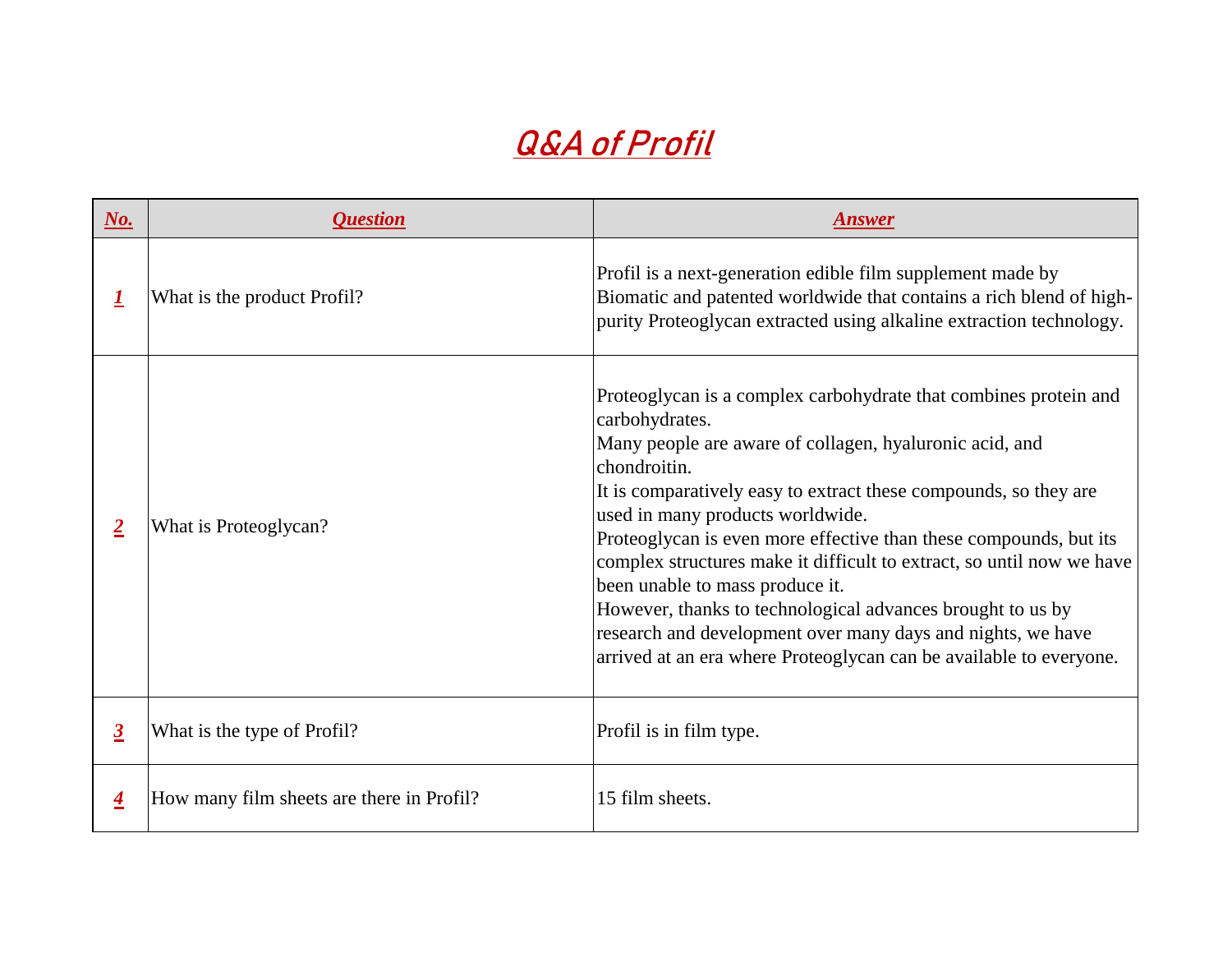| $\overline{2}$                       | How much protein is 1 film of Profil?                                                                                | 0.0031g.                                                                                              |
|--------------------------------------|----------------------------------------------------------------------------------------------------------------------|-------------------------------------------------------------------------------------------------------|
| $\overline{\mathbf{0}}$              | How much lipid is 1 film of Profil?                                                                                  | 0.0g.                                                                                                 |
| $\overline{Z}$                       | How can we use Profil?                                                                                               | Take 1 film per day and put on the top                                                                |
| $\underline{\underline{\mathbf{8}}}$ | I have a chronic illness and I take medicine, can I use it Please consult your doctor for the mat<br>in combination? | together with medicine.                                                                               |
| $\overline{\mathbf{2}}$              | Can I use Profil together with other ThanksAI's<br>products?                                                         | Yes, you should use Profil together w<br>combination to achieve better result.                        |
| <u>10</u>                            | What is Profil's reservation method?                                                                                 | Do not store in a place with high temp<br>direct sunlight.                                            |
|                                      | After opening the package, how long until Profil reach<br>the expiration date?                                       | After opening the package, please use                                                                 |
| <u>12</u>                            | Why the product is in film type?                                                                                     | We made it into a film type so that wi<br>take it anytime and anywhere and pec<br>take Profil easily. |

*<sup>1</sup>* top of your tongue.

natters related to drinking Joyfil

with Caneal. It is the ideal

mperature and humidity or under

the exploration date passible.

without water, you can easily beople who do not like tablets can